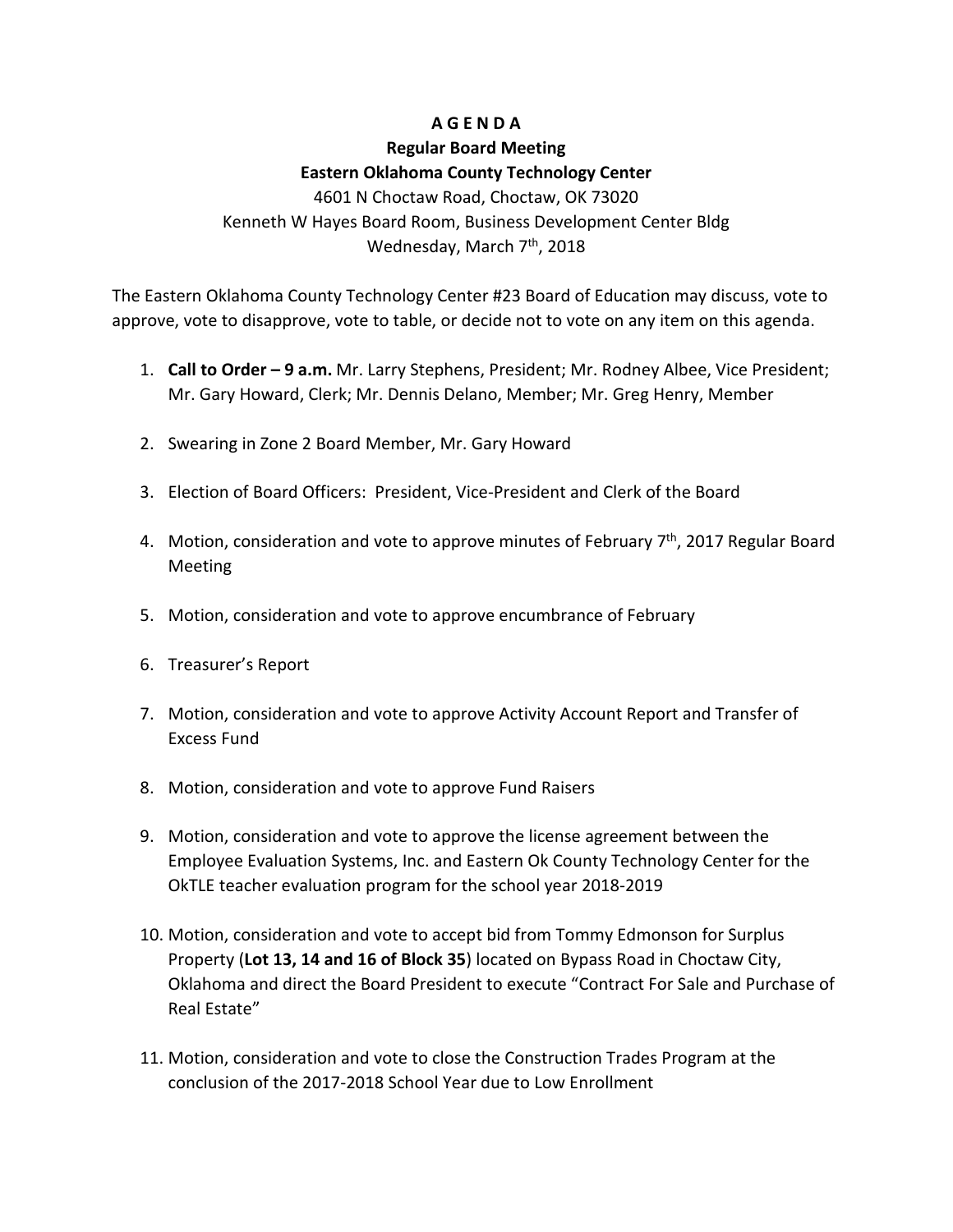Agenda March 7<sup>th</sup>, 2018 Page 2

- 12. Motion, consideration and vote to eliminate the Construction Trades Program Instructional Teaching Program effective June 30, 2018
- 13. Discussion Item Only: The Addition of the Computer Science Academy and Pilot Bio-Medical Program for the 2018-2019 School Year.
- 14. New Business: In accordance with *Okla. Stat. tit. 25, §311(A)(9)*, "new business" means any matter not known about or which could not have been reasonably foreseen prior to the time of posting of the agenda.
- 15. Superintendent's report

Proposed Executive Session for the purpose of discussing the following so the board can return to open session and take action pursuant to Executive Session Authority: *Okla. Stat. tit. 25, §307(B)(1),(3) and (7).* The following items are proposed for discussion during the Executive Session:

- a. Resignation of Doris King, Academic Center Assistant
- b. New Employment as listed on Personnel Report
- c. Re-Employment of Coordinators as listed on Personnel Report for school year 2018- 2019
- 16. Motion and vote to convene in Executive Session
- 17. Motion and vote to return to Open Session
- 18. Board President's Statement of Executive Session Minutes
- 19. Motion, consideration and vote to approve, disapprove or table the following:
	- a. Resignation of Doris King, Academic Center Assistant
	- b. New Employments as listed on Personnel Report
	- c. Re-Employment of Coordinators as listed on Personnel Report for school year 2018- 2019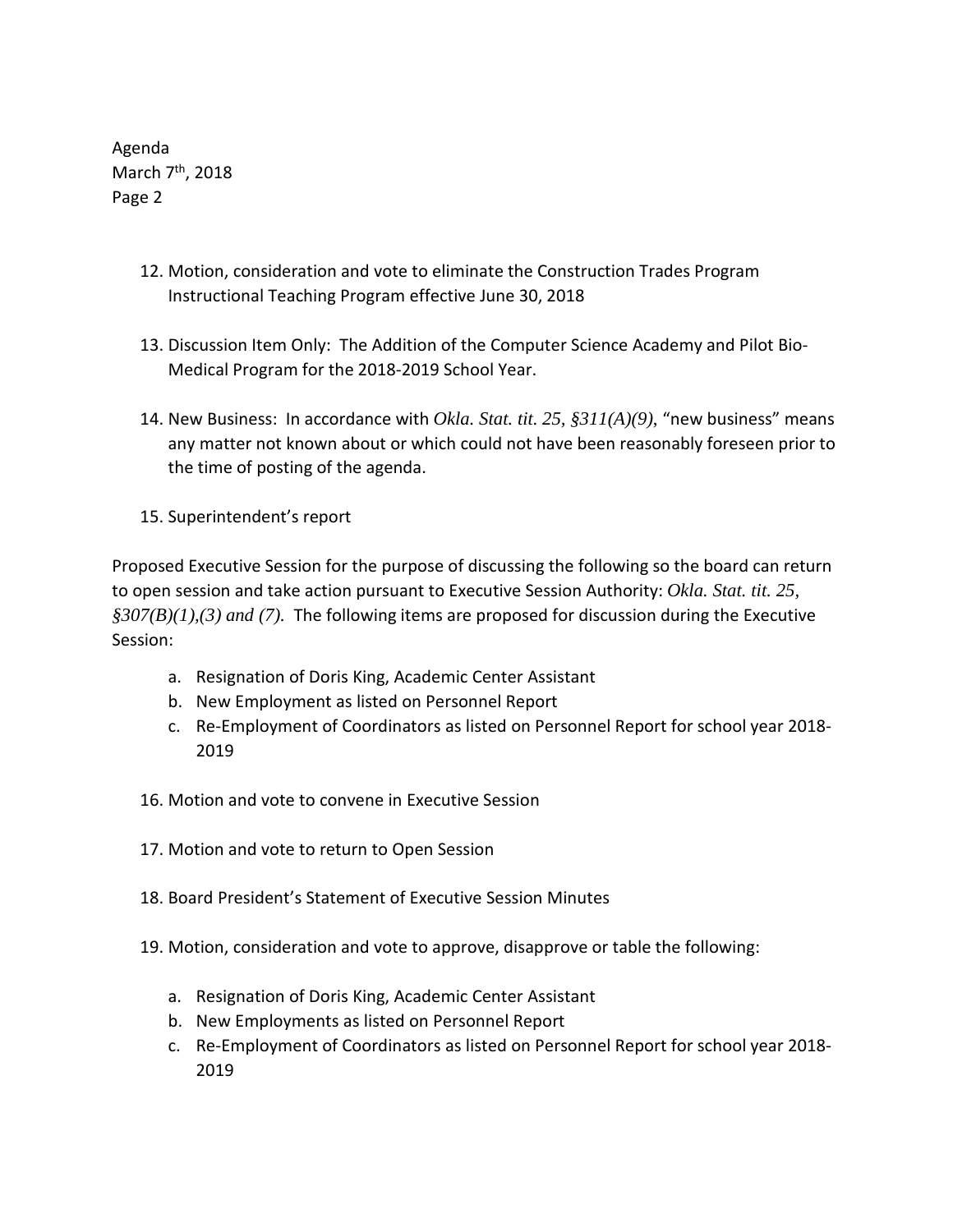Agenda March 7<sup>th</sup>, 2018 Page 3

20. Board Comments

21. Motion and vote for approval to Adjourn

Agenda Posted: Tuesday, March 6, 2018 by 9 o'clock a.m. Front door of Business Development Center building

Posted by:

Minutes Clerk

The next Regular meeting of the Board is:

Wednesday, April 4<sup>h</sup>, 2018 9:00 a.m. Kenneth W Hayes Board Room